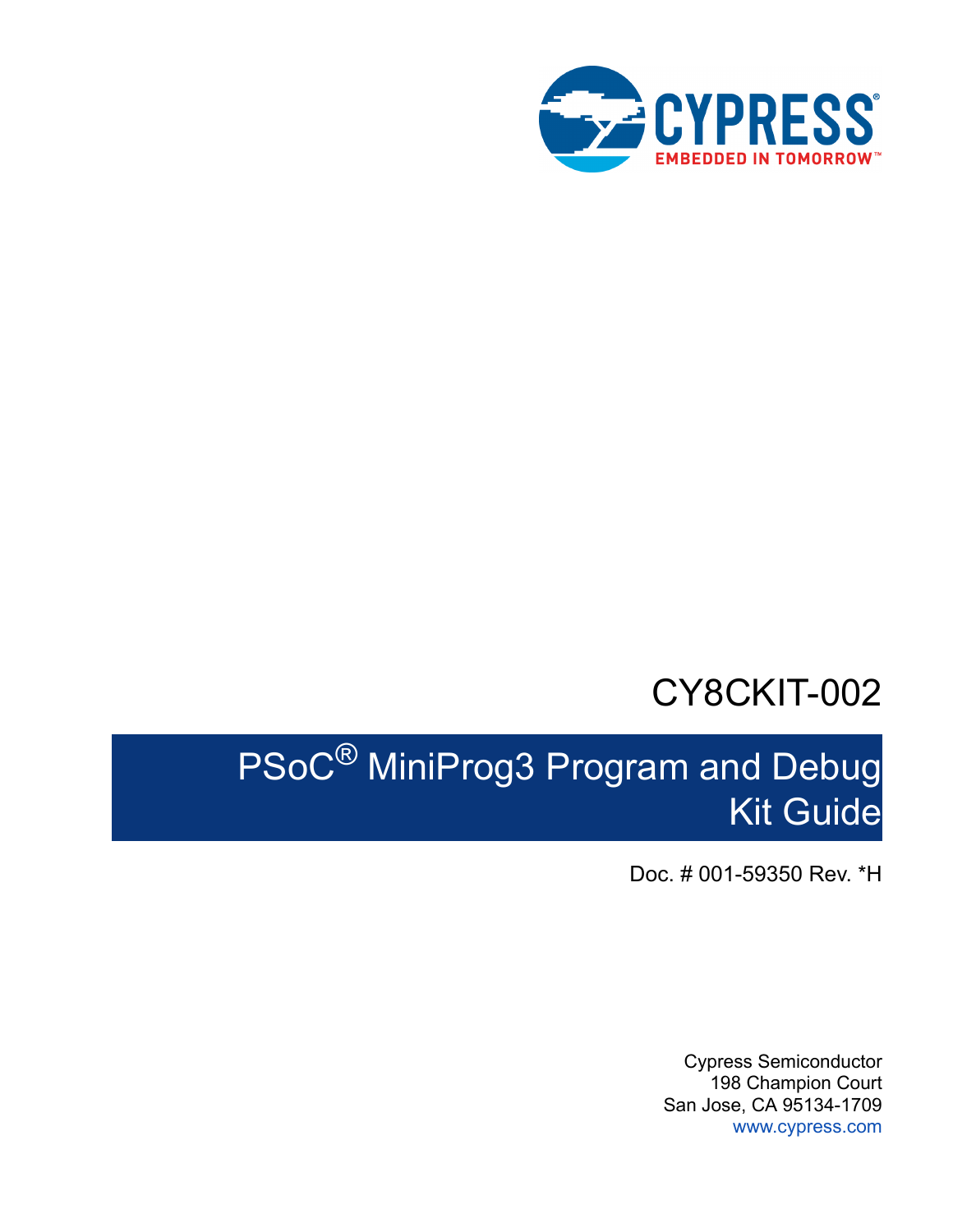

#### **Copyrights**

© Cypress Semiconductor Corporation, 2011-2017. This document is the property of Cypress Semiconductor Corporation and its subsidiaries, including Spansion LLC ("Cypress"). This document, including any software or firmware included or referenced in this document ("Software"), is owned by Cypress under the intellectual property laws and treaties of the United States and other countries worldwide. Cypress reserves all rights under such laws and treaties and does not, except as specifically stated in this paragraph, grant any license under its patents, copyrights, trademarks, or other intellectual property rights. If the Software is not accompanied by a license agreement and you do not otherwise have a written agreement with Cypress governing the use of the Software, then Cypress hereby grants you a personal, non-exclusive, nontransferable license (without the right to sublicense) (1) under its copyright rights in the Software (a) for Software provided in source code form, to modify and reproduce the Software solely for use with Cypress hardware products, only internally within your organization, and (b) to distribute the Software in binary code form externally to end users (either directly or indirectly through resellers and distributors), solely for use on Cypress hardware product units, and (2) under those claims of Cypress's patents that are infringed by the Software (as provided by Cypress, unmodified) to make, use, distribute, and import the Software solely for use with Cypress hardware products. Any other use, reproduction, modification, translation, or compilation of the Software is prohibited.

TO THE EXTENT PERMITTED BY APPLICABLE LAW, CYPRESS MAKES NO WARRANTY OF ANY KIND, EXPRESS OR IMPLIED, WITH REGARD TO THIS DOCUMENT OR ANY SOFTWARE OR ACCOMPANYING HARDWARE, INCLUDING, BUT NOT LIMITED TO, THE IMPLIED WARRANTIES OF MERCHANTABILITY AND FITNESS FOR A PARTICULAR PUR-POSE. To the extent permitted by applicable law, Cypress reserves the right to make changes to this document without further notice. Cypress does not assume any liability arising out of the application or use of any product or circuit described in this document. Any information provided in this document, including any sample design information or programming code, is provided only for reference purposes. It is the responsibility of the user of this document to properly design, program, and test the functionality and safety of any application made of this information and any resulting product. Cypress products are not designed, intended, or authorized for use as critical components in systems designed or intended for the operation of weapons, weapons systems, nuclear installations, life-support devices or systems, other medical devices or systems (including resuscitation equipment and surgical implants), pollution control or hazardous substances management, or other uses where the failure of the device or system could cause personal injury, death, or property damage ("Unintended Uses"). A critical component is any component of a device or system whose failure to perform can be reasonably expected to cause the failure of the device or system, or to affect its safety or effectiveness. Cypress is not liable, in whole or in part, and you shall and hereby do release Cypress from any claim, damage, or other liability arising from or related to all Unintended Uses of Cypress products. You shall indemnify and hold Cypress harmless from and against all claims, costs, damages, and other liabilities, including claims for personal injury or death, arising from or related to any Unintended Uses of Cypress products.

Cypress, the Cypress logo, Spansion, the Spansion logo, and combinations thereof, WICED, PSoC, CapSense, EZ-USB, F-RAM, and Traveo are trademarks or registered trademarks of Cypress in the United States and other countries. For a more complete list of Cypress trademarks, visit cypress.com. Other names and brands may be claimed as property of their respective owners.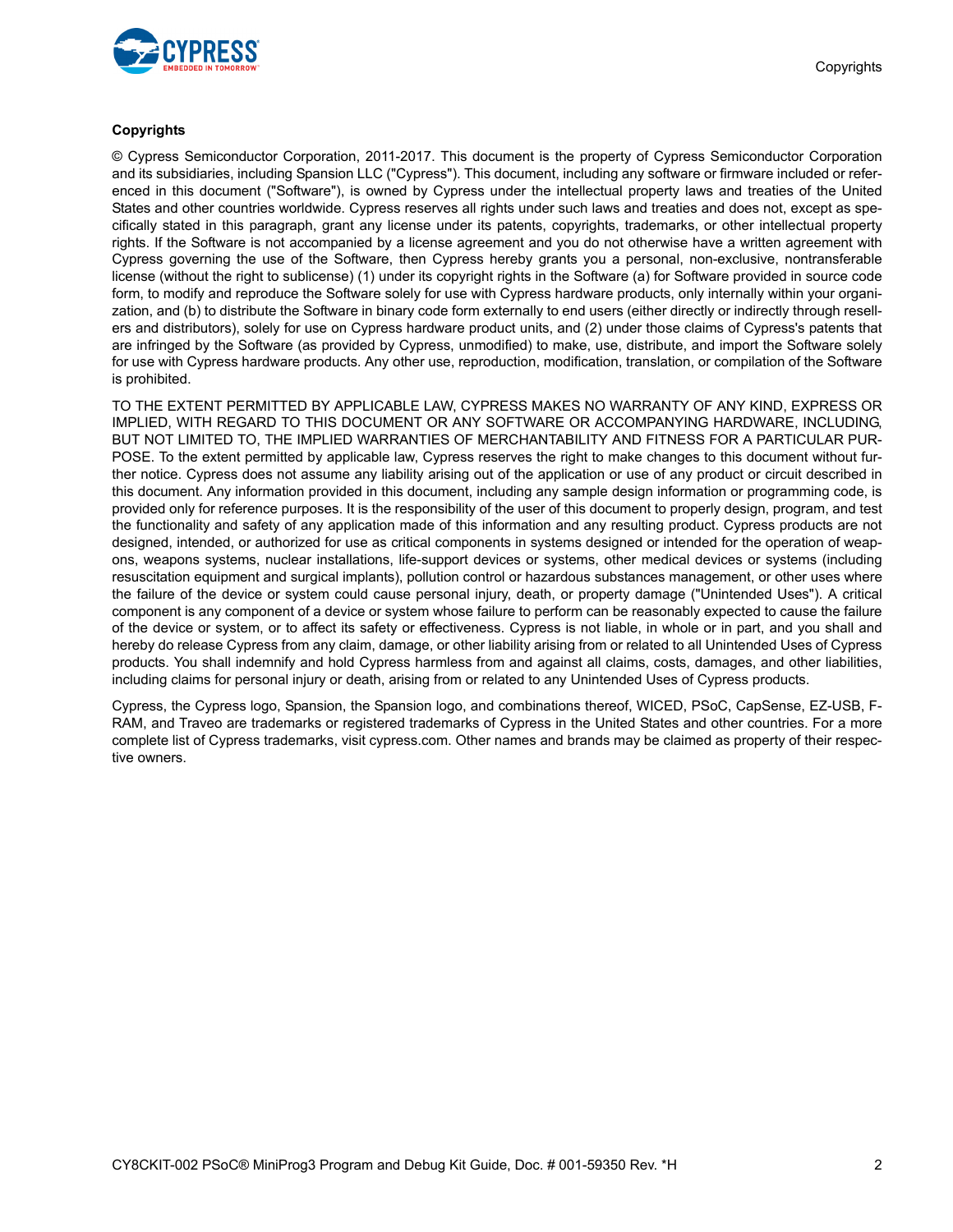## Contents



| 1. Introduction               |                                | 5              |  |  |  |
|-------------------------------|--------------------------------|----------------|--|--|--|
| 1.1                           |                                |                |  |  |  |
| 1.2                           |                                |                |  |  |  |
| 1.3                           |                                |                |  |  |  |
| 1.4                           |                                |                |  |  |  |
| 1.5                           |                                |                |  |  |  |
|                               | 2. Installing MiniProg3        | $\overline{7}$ |  |  |  |
| 2.1                           |                                |                |  |  |  |
| 2.2                           |                                |                |  |  |  |
| 2.3                           |                                |                |  |  |  |
| 2.4                           |                                |                |  |  |  |
|                               | 3. Technical Description<br>10 |                |  |  |  |
| 3.1                           |                                |                |  |  |  |
|                               |                                |                |  |  |  |
|                               | 3.1.2                          |                |  |  |  |
|                               | 3.1.3                          |                |  |  |  |
|                               | 3.1.4                          |                |  |  |  |
|                               | 3.1.5                          |                |  |  |  |
|                               | 3.1.6                          |                |  |  |  |
| 3.2                           |                                |                |  |  |  |
|                               | 3.2.1                          |                |  |  |  |
|                               | 3.2.2                          |                |  |  |  |
| 3.3                           |                                |                |  |  |  |
|                               | 3.3.1                          |                |  |  |  |
| A. Appendix                   | 15                             |                |  |  |  |
|                               |                                |                |  |  |  |
| A.2                           |                                |                |  |  |  |
| <b>Revision History</b><br>16 |                                |                |  |  |  |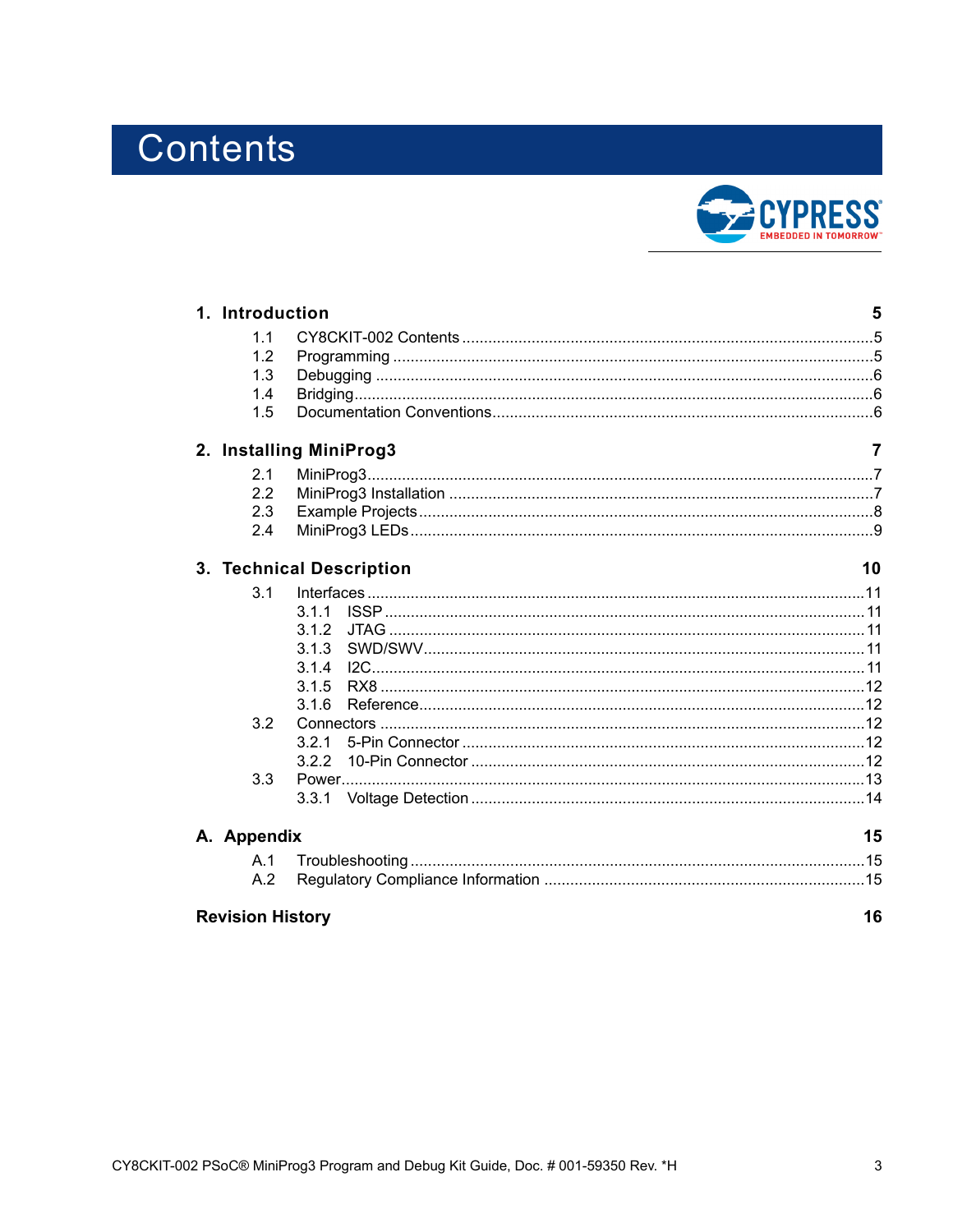## Safety Information



#### **Regulatory Compliance**

CY8CKIT-002 is used as a development platform for hardware or software in a laboratory. In a domestic environment, this product may cause radio interference; adequate prevention measures should be taken.

CY8CKIT-002, as shipped from the factory, is verified to meet with requirements of CE as a Class A product.





The CY8CKIT-002 boards are sensitive to electrostatic discharge (ESD). Electrostatic charges accumulate on the human body and on other equipment. Devices that are subjected to high-energy discharges can suffer permanent damage. Proper ESD precautions are recommended to prevent loss of functionality. Store unused CY8CKIT-002 boards in the protective shipping package.

#### **General Safety Instructions**

#### **ESD Protection**

ESD can damage boards and associated components. Cypress recommends that you work on the board at an ESD workstation, if available. Otherwise, use appropriate ESD protection, such as an antistatic wrist strap attached to a ground, when handling parts.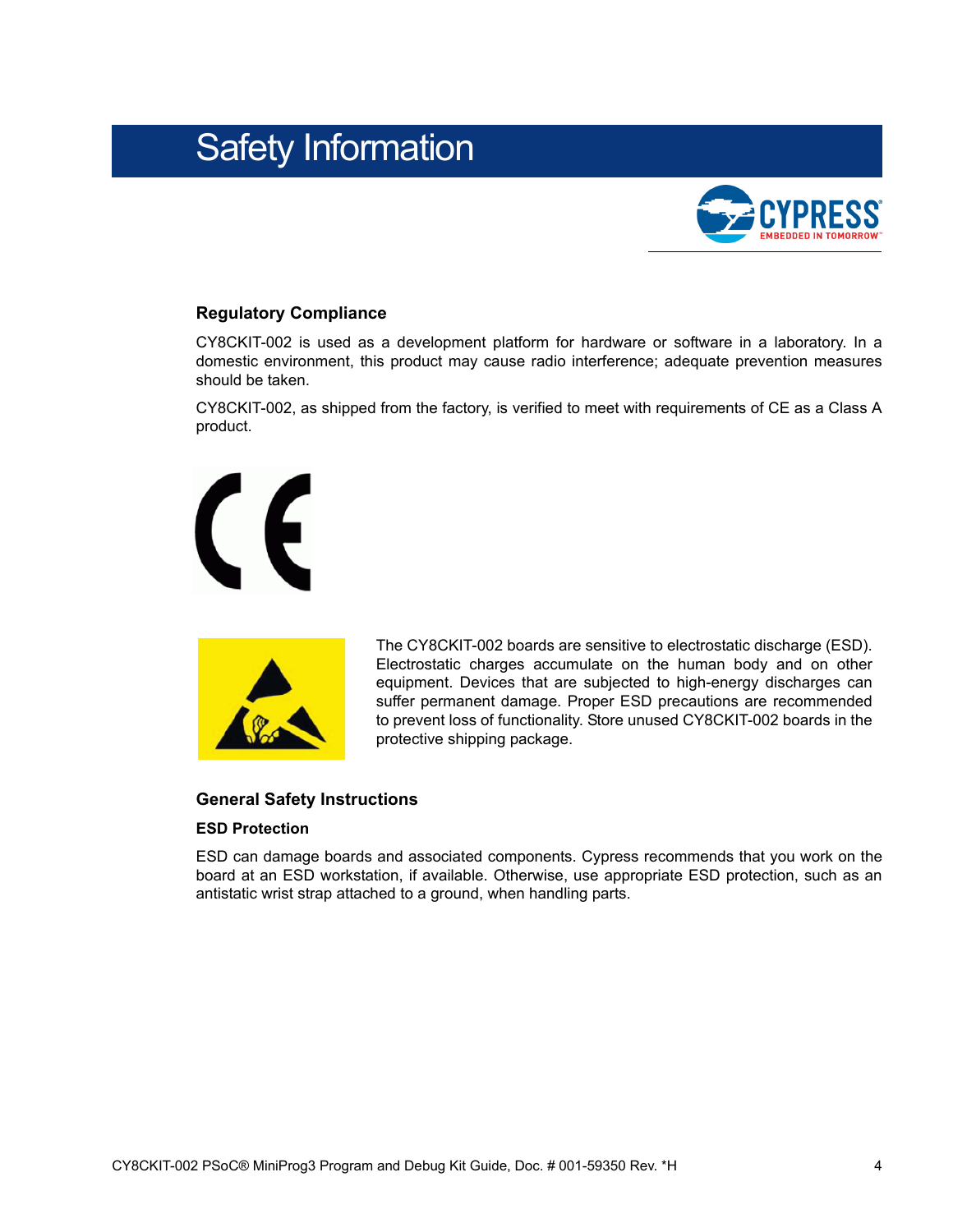## <span id="page-4-0"></span>**Introduction**



The PSoC<sup>®</sup> MiniProg3 Program and Debug Kit is an all-in-one programmer for PSoC 1, PSoC 3, PSoC 4, PSoC 5LP, and PSoC 6 architectures, a debug tool for PSoC 3, PSoC 4, PSoC 5LP, and PSoC 6 architectures, and an USB- $1^2C$  Bridge for debugging  $1^2C$  serial connections and communicating with PSoC devices.

Designed as a low-cost aid for developers to use in building their own systems around Cypress 8-bit and 32-bit PSoC devices, the MiniProg3 is included with the [CY8CKIT-001 d](http://www.cypress.com/go/CY8CKIT-001)evelopment kit and sold as a standalone kit, [CY8CKIT-002.](http://www.cypress.com/CY8CKIT-002) These kits are available through the [Cypress Online Store](http://www.cypress.com/cypress-store) or through our distributors.

Figure 1-1. MiniProg3



### <span id="page-4-1"></span>**1.1 CY8CKIT-002 Contents**

The CY8CKIT-002 PSoC® MiniProg3 Program and Debug Kit includes:

- MiniProg3 programmer/debugger
- 10-pin ribbon cable
- USB Standard-A to Mini-B cable
- **Quick Start Guide**

### <span id="page-4-2"></span>**1.2 Programming**

The MiniProg3 programmer/debugger provides the flexibility to work with different programming and debugging interfaces, such as JTAG, SWD, ISSP, and  $1^2$ C. MiniProg3 supports all 8-bit and 32-bit PSoC devices. When programming, MiniProg3 enables communication with target devices using I/O voltage levels from 1.5 V to 5.5 V. In addition, MiniProg3 can supply power to a simple target board at one of four voltage levels: 1.8 V, 2.5 V, 3.3 V, or 5 V.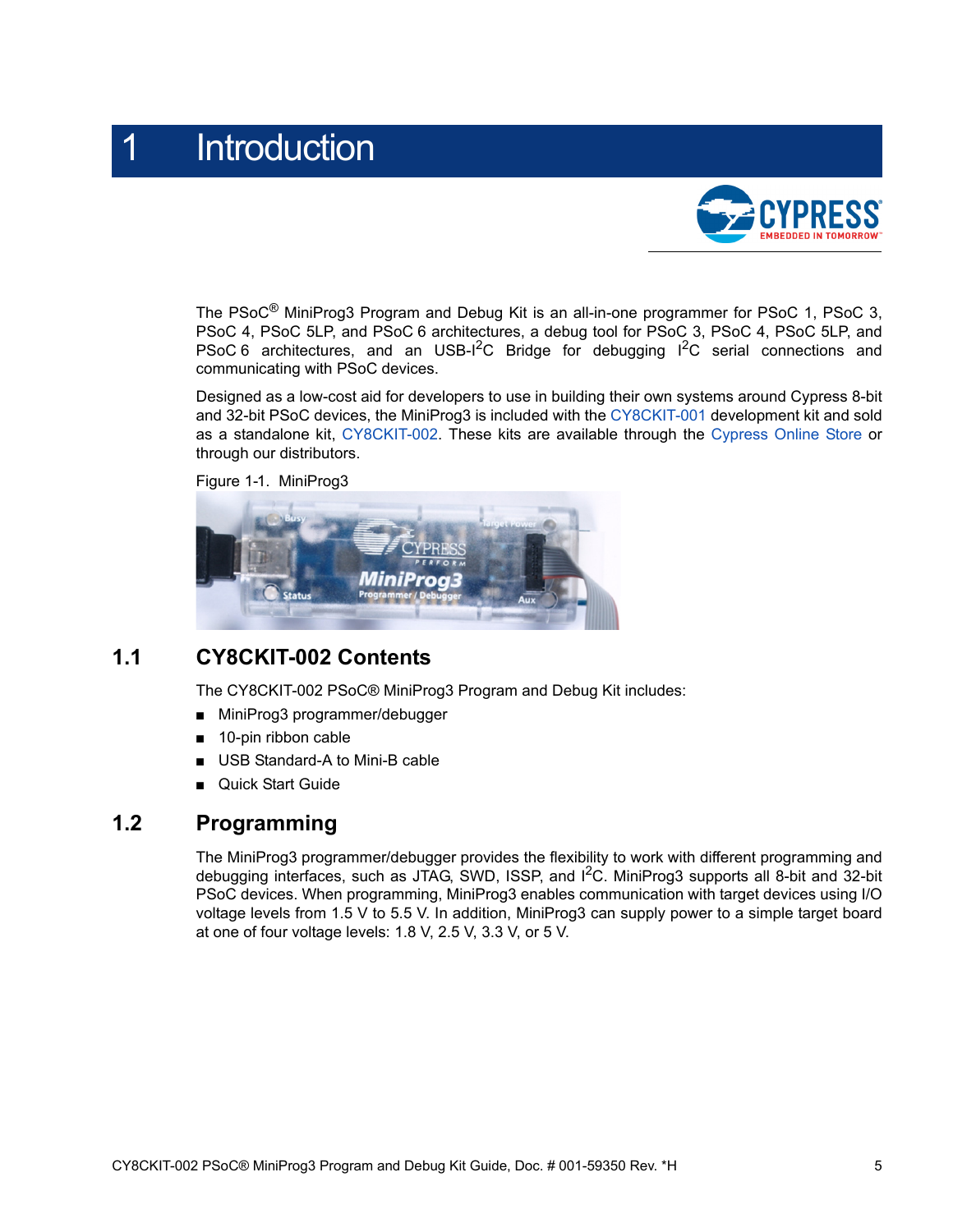

## <span id="page-5-0"></span>**1.3 Debugging**

MiniProg3 supports the following debugging protocols for 8-bit and 32-bit PSoC devices:

- SWD (PSoC 3, PSoC 4, PSoC 5LP, PSoC 6)
- JTAG (PSoC 3, PSoC 5LP, PSoC 6)
- $\blacksquare$  I<sup>2</sup>C (limited PSoC 1 devices)

The MiniProg3 debugger is supported by the software tools [PSoC Creator](http://www.cypress.com/psoccreator) and [PSoC Designer.](http://www.cypress.com/psocdesigner)

## <span id="page-5-1"></span>**1.4 Bridging**

MiniProg3 supports USB-I<sup>2</sup>C bridging protocols. These protocols are used for debugging certain PSoC 1 devices that support serial communication debugging, tuning, and configuration of fixed function devices. The MiniProg3 bridging capabilities are used by PSoC Designer, PSoC Creator, PSoC Programmer, Bridge Control Panel, and other applications. Tuning software tools also use these capabilities.

**Note:** If you want to develop your custom USB-I2C applications using MiniProg3, see the PSoC Programmer COM guide and examples of the custom USB-I<sup>2</sup>C applications.

## <span id="page-5-2"></span>**1.5 Documentation Conventions**

| <b>Convention</b>  | <b>Usage</b>                                                                                                                   |
|--------------------|--------------------------------------------------------------------------------------------------------------------------------|
| Courier New        | Displays file locations, user-entered text, and source code:<br>$C:\ldots$ cd\icc\                                             |
| Italics            | Displays file names and reference documentation:<br>Read about the <i>sourcefile hex</i> file in the PSoC Designer User Guide. |
| [Bracketed, Bold]  | Displays keyboard commands in procedures:<br>$[Enter]$ or $[Ctrl]$ $[C]$                                                       |
| File > Open        | Represents menu paths:<br>File > Open > New Project                                                                            |
| <b>Bold</b>        | Displays commands, menu paths, and icon names in procedures:<br>Click the File menu, and then click Open.                      |
| Times New Roman    | Displays an equation:<br>$2 + 2 = 4$                                                                                           |
| Text in gray boxes | Describes cautions or unique functionality of the product.                                                                     |

Table 1-1. Document Conventions for User Guides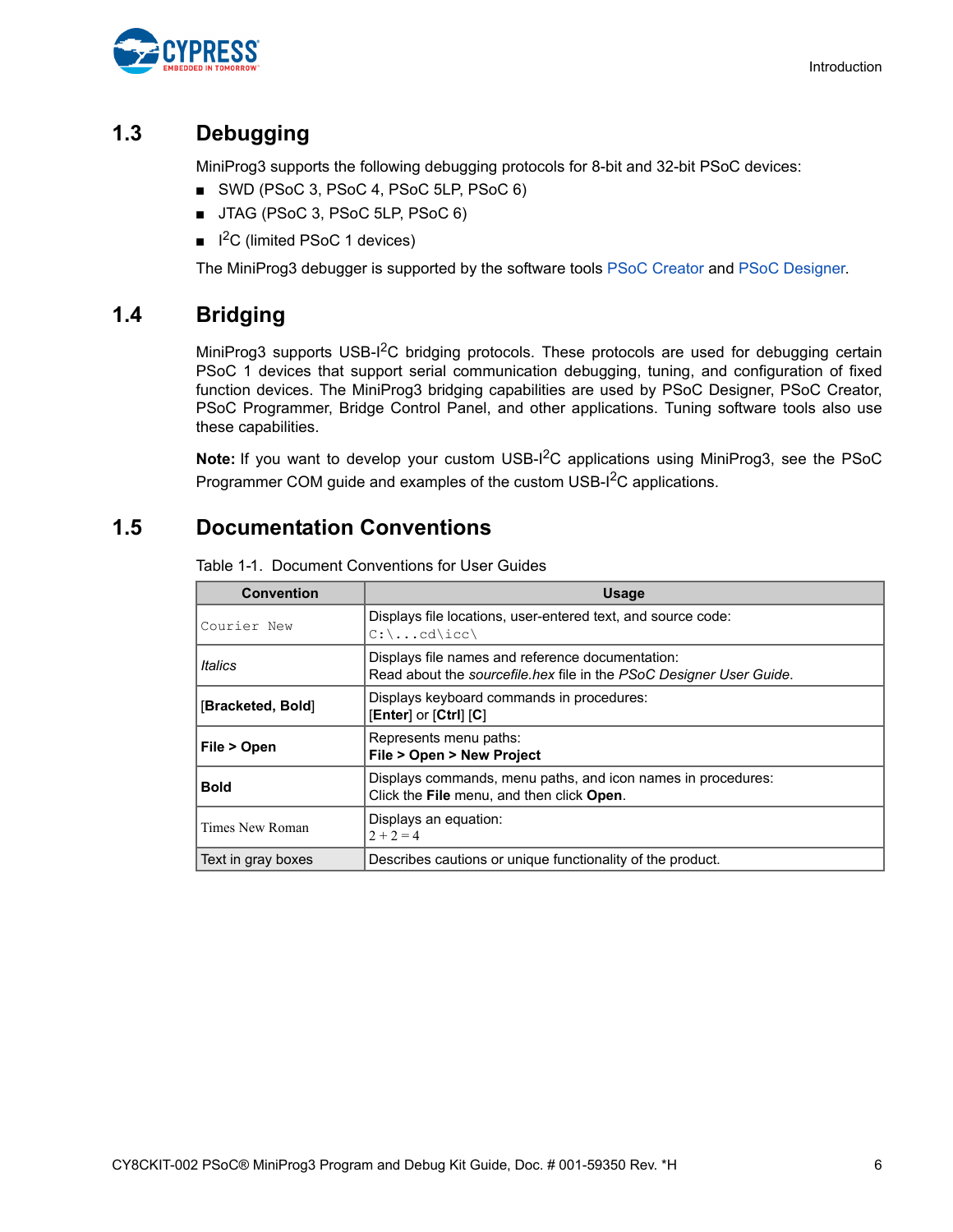## <span id="page-6-0"></span>2. Installing MiniProg3



This chapter shows how to install MiniProg3 and its associated PC software.

## <span id="page-6-1"></span>**2.1 MiniProg3**



Figure 2-2. Bottom View



## <span id="page-6-2"></span>**2.2 MiniProg3 Installation**

The MiniProg3 programmer/debugger is supported by PSoC Programmer, PSoC Designer, and PSoC Creator. Secondary software, such as Bridge Control Panel and Clock Programmer, use the programmer COM hardware layer to support MiniProg3 functionality.

- 1. Download and install [PSoC Programmer.](www.cypress.com/psocprogrammer) Follow the on-screen instructions to install the software.
- 2. Connect the MiniProg3 to your computer's USB port using the USB cable. When properly connected, the four LEDs on the MiniProg3 flicker.

The first MiniProg3 driver is automatically installed.

**Note:** Remove the warning sticker before using MiniProg3.

3. Run PSoC Programmer: Select **Start** > **All Programs** > **Cypress** > **PSoC Programmer <version>** > **PSoC Programmer <version>**.

When PSoC Programmer opens, the second MiniProg3 driver is automatically installed.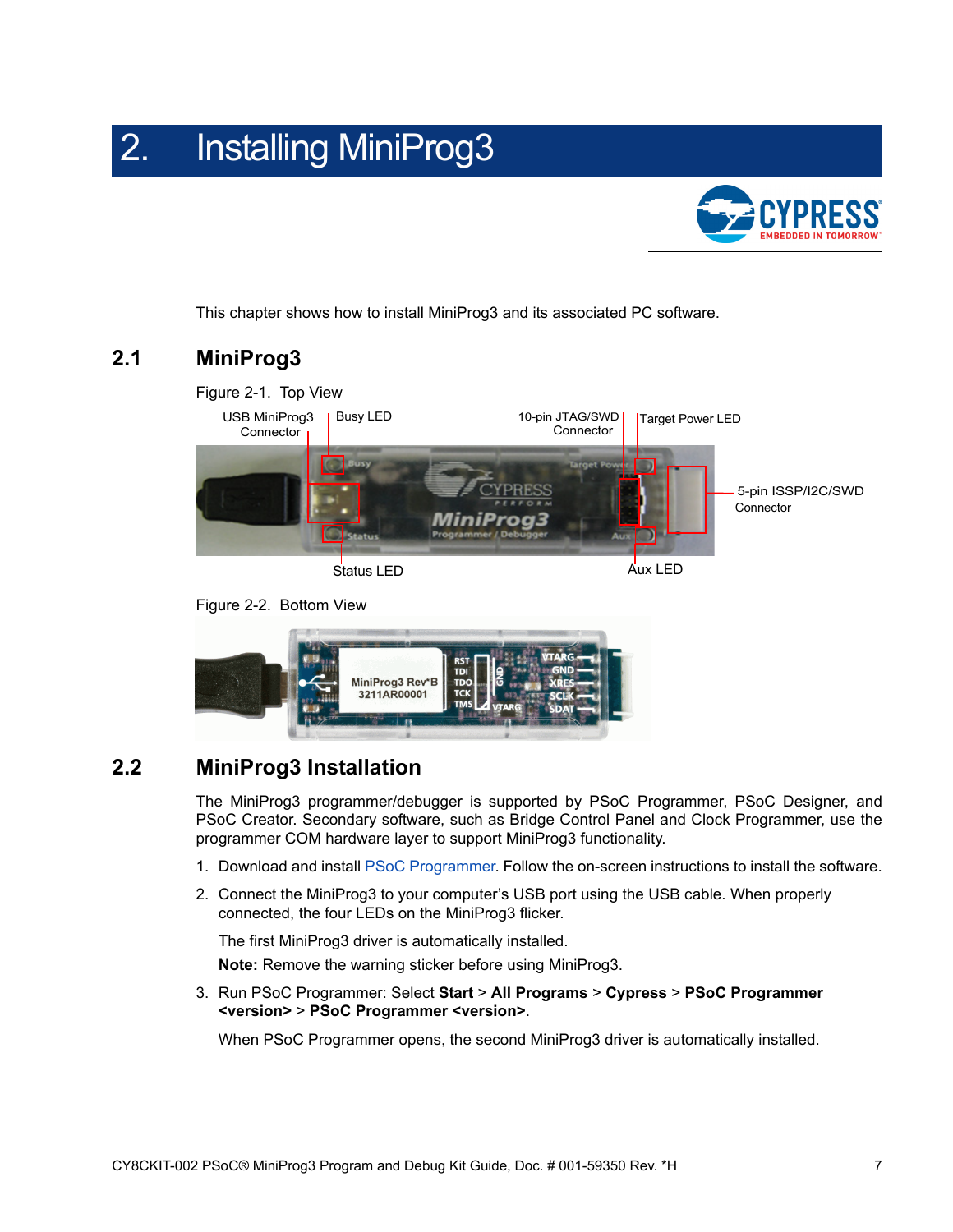

| PSoC Programmer                                                                                                                                                                                                                                                                                                                                     |                                         |                                                                              |                        |                                           |           | ×. |  |
|-----------------------------------------------------------------------------------------------------------------------------------------------------------------------------------------------------------------------------------------------------------------------------------------------------------------------------------------------------|-----------------------------------------|------------------------------------------------------------------------------|------------------------|-------------------------------------------|-----------|----|--|
| File View Options Help                                                                                                                                                                                                                                                                                                                              |                                         |                                                                              |                        |                                           |           |    |  |
| $\begin{picture}(16,10) \put(0,0){\line(1,0){10}} \put(10,0){\line(1,0){10}} \put(10,0){\line(1,0){10}} \put(10,0){\line(1,0){10}} \put(10,0){\line(1,0){10}} \put(10,0){\line(1,0){10}} \put(10,0){\line(1,0){10}} \put(10,0){\line(1,0){10}} \put(10,0){\line(1,0){10}} \put(10,0){\line(1,0){10}} \put(10,0){\line(1,0){10}} \put(10,0){\line(1$ |                                         |                                                                              |                        |                                           |           |    |  |
| ન⊳<br><b>Port Selection</b>                                                                                                                                                                                                                                                                                                                         | Programmer Utilities JTAG               |                                                                              |                        |                                           |           |    |  |
| MiniProg3/1242DD000221                                                                                                                                                                                                                                                                                                                              | <b>Programming Parameters</b>           |                                                                              |                        |                                           |           |    |  |
|                                                                                                                                                                                                                                                                                                                                                     | File Path:                              | C:\Program Files (x86)\Cypress\Programmer\KitProg2.hex                       |                        |                                           |           |    |  |
|                                                                                                                                                                                                                                                                                                                                                     |                                         |                                                                              |                        |                                           |           |    |  |
|                                                                                                                                                                                                                                                                                                                                                     | Programmer:                             | MiniProg3/1242DD000221                                                       |                        |                                           |           |    |  |
|                                                                                                                                                                                                                                                                                                                                                     | <b>Programming Mode:</b>                | $\odot$ Reset $\odot$ Power Cycle                                            | ◯ Power Detect         |                                           |           |    |  |
|                                                                                                                                                                                                                                                                                                                                                     | Verification:                           | $\odot$ On $\odot$ Off                                                       | Connector:             | $\circledcirc$ 5p $\circlearrowright$ 10p |           |    |  |
|                                                                                                                                                                                                                                                                                                                                                     | AutoDetection:                          | $\circledcirc$ On $\circlearrowright$ Off                                    | Clock Speed:           | 1.6 MHz                                   |           |    |  |
| <b>Device Family</b>                                                                                                                                                                                                                                                                                                                                |                                         |                                                                              | <b>Status</b>          |                                           |           |    |  |
| CY8C4xxx-BLE                                                                                                                                                                                                                                                                                                                                        | Programmer Characteristics<br>Protocol: |                                                                              | <b>Execution Time:</b> |                                           |           |    |  |
|                                                                                                                                                                                                                                                                                                                                                     |                                         | $\bigcirc$ JTAG $\circledcirc$ SWD $\bigcirc$ ISSP $\bigcirc$ I2C            | <b>Power Status:</b>   | OFF                                       |           |    |  |
| <b>Device</b>                                                                                                                                                                                                                                                                                                                                       |                                         | Voltage: $\bigcirc$ 5.0 V $\bigcirc$ 3.3 V $\bigcirc$ 2.5 V $\bigcirc$ 1.8 V | Voltage:               | 180 mV                                    |           |    |  |
| CY8C4248LQI-BL583                                                                                                                                                                                                                                                                                                                                   |                                         |                                                                              |                        |                                           |           |    |  |
| Actions                                                                                                                                                                                                                                                                                                                                             | Results                                 |                                                                              |                        |                                           |           |    |  |
| Successfully Connected to MiniProg3/1242DD000221 at 19:2 MiniProg3 version 2                                                                                                                                                                                                                                                                        |                                         |                                                                              |                        |                                           |           |    |  |
| Opening Port at 19:23:02                                                                                                                                                                                                                                                                                                                            |                                         |                                                                              |                        |                                           |           |    |  |
| MiniProg3/1242DD000221<br>Connected at $19:23:02$                                                                                                                                                                                                                                                                                                   |                                         |                                                                              |                        |                                           |           |    |  |
|                                                                                                                                                                                                                                                                                                                                                     |                                         |                                                                              | Select Port in the  v  |                                           |           |    |  |
|                                                                                                                                                                                                                                                                                                                                                     |                                         |                                                                              |                        |                                           |           |    |  |
| For Help, press F1                                                                                                                                                                                                                                                                                                                                  |                                         |                                                                              | --------               | <b>Not Powered</b>                        | Connected |    |  |

<span id="page-7-1"></span>Figure 2-3. PSoC Programmer: MiniProg3 Selected and Connected

4. To connect to the port, in the Port Selection window, click the MiniProg3 device. You can also click **Connect/Disconnect**.

If the connection is successful, the green status LEDs on MiniProg3 light up and a blue dot appears next to MiniProg3 in the **Port Selection** box. Also, the indicator in the lower-right corner of the PSoC Programmer window turns green and shows **Connected**.

You can now use MiniProg3 and the functions it supports.

For more information on how to use PSoC Programmer, see **Help Topics** under the **Help** menu in PSoC Programmer or press **[F1]**.

### <span id="page-7-0"></span>**2.3 Example Projects**

MiniProg3 is supported by PSoC Programmer, a simple GUI that connects to programming hardware, to program and configure PSoC devices and to develop custom applications.

Example projects and documentation are included in the PSoC Programmer installation and are available in the PSoC Programmer installation directory:

<Install\_Directory>\Programmer\Examples

The PSoC Programmer installation directory also includes documentation on how to use the programming interface:

<Install\_Directory>\Programmer\Documents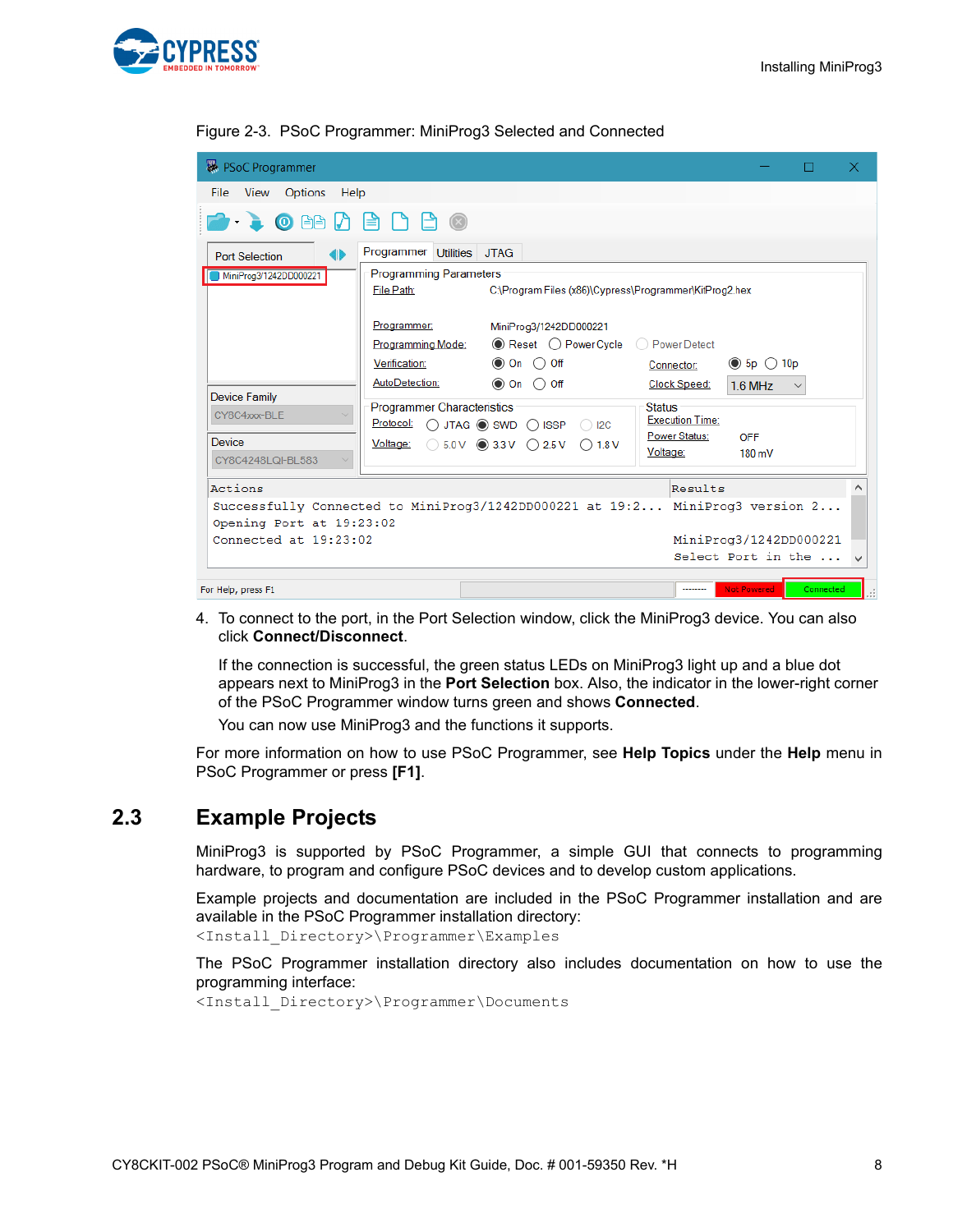

## <span id="page-8-0"></span>**2.4 MiniProg3 LEDs**

MiniProg3 has five indicator LEDs that, when lit, indicate the following:

- **Upper Left Busy** (Red): An operation (such as programming or debugging) is in progress.
- Lower Left Status (Green): The device is enumerated on the USB bus. When flashing, this LED indicates that MiniProg3 has received USB traffic.
- **Upper Right Target Power** (Red): MiniProg3 is supplying power to the target connectors. This LED does not light up if power to target connectors is supplied by a source other than MiniProg3.
- Lower Right Aux (Yellow): Reserved for future use.
- **Middle No Label** (Yellow): Flashes briefly during the initial configuration of the device. If it stays lit, this LED indicates that a configuration error has occurred. If this happens, disconnect the MiniProg3 from the USB port and then reconnect it.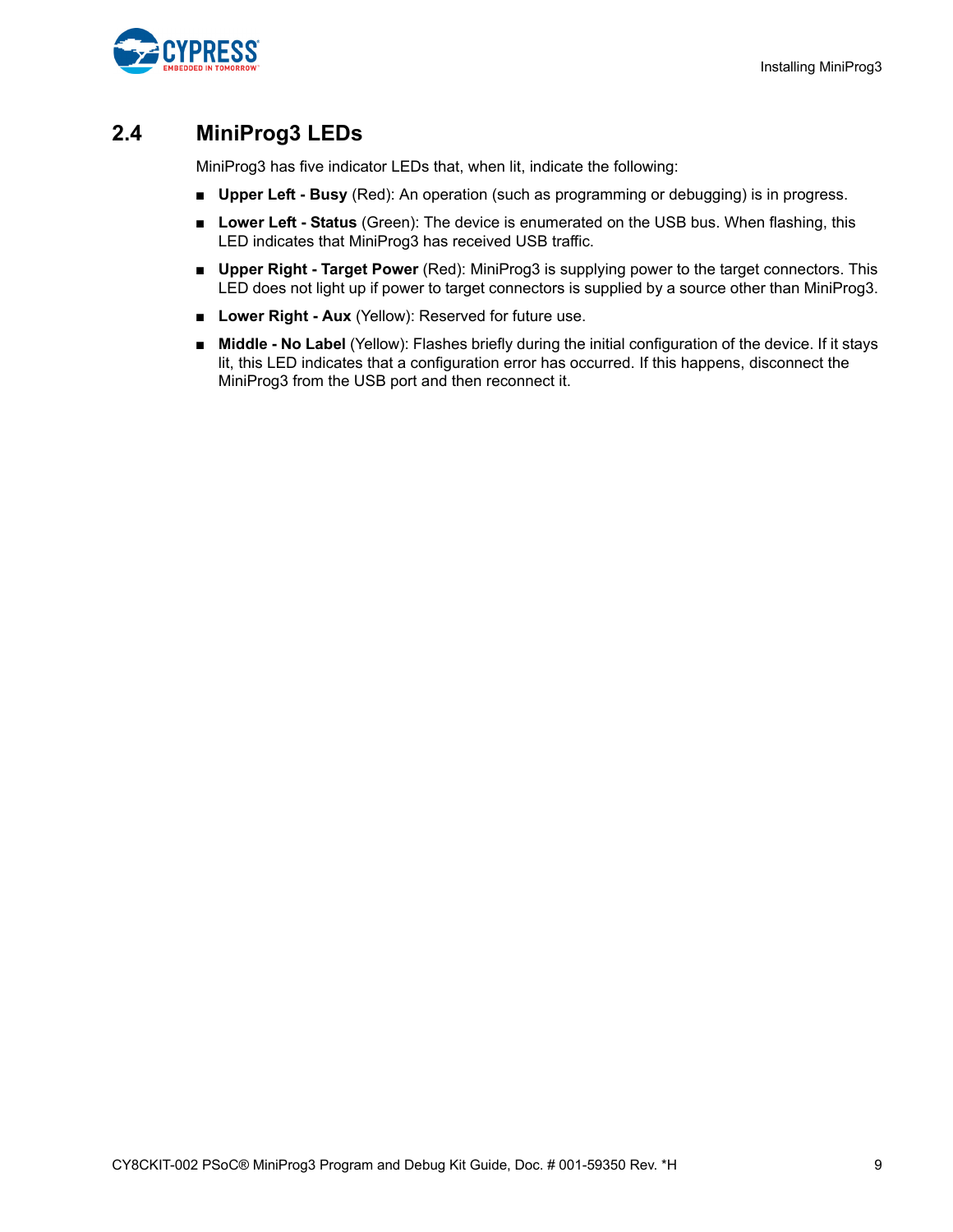## <span id="page-9-3"></span><span id="page-9-0"></span>3. Technical Description



MiniProg3 is a protocol translation device. With MiniProg3, the PC host software can communicate through a high-speed USB to the target device to be programmed or debugged, as shown in [Figure 3-1.](#page-9-1) The device-side communication protocol can be one of the several standards and can occur over either of the two connectors. [Table 3-1](#page-9-2) lists the protocols that are supported by each connector. MiniProg3 enables communication with the target devices using I/O voltage levels from 1.5 V to 5.5 V. In addition, MiniProg3 can provide power to a simple target board, at one of four voltage levels: 1.8 V, 2.5 V, 3.3 V, or 5 V.



<span id="page-9-1"></span>

<span id="page-9-2"></span>

|  |  | Table 3-1. Connectors / Communication Protocol Support |  |  |
|--|--|--------------------------------------------------------|--|--|
|--|--|--------------------------------------------------------|--|--|

| <b>Connector</b> | <b>ISSP</b> | <b>JTAG</b> | SWD and SWV <sup>a</sup> | l <sup>2</sup> C       |
|------------------|-------------|-------------|--------------------------|------------------------|
| 5-pin            | ' Supported | N/A         | SWD                      | <sup>1</sup> Supported |
| 10-pin           | N/A         | Supported   | SWD and SWV              | N/A                    |

a. SWV trace is available only with SWD debugging.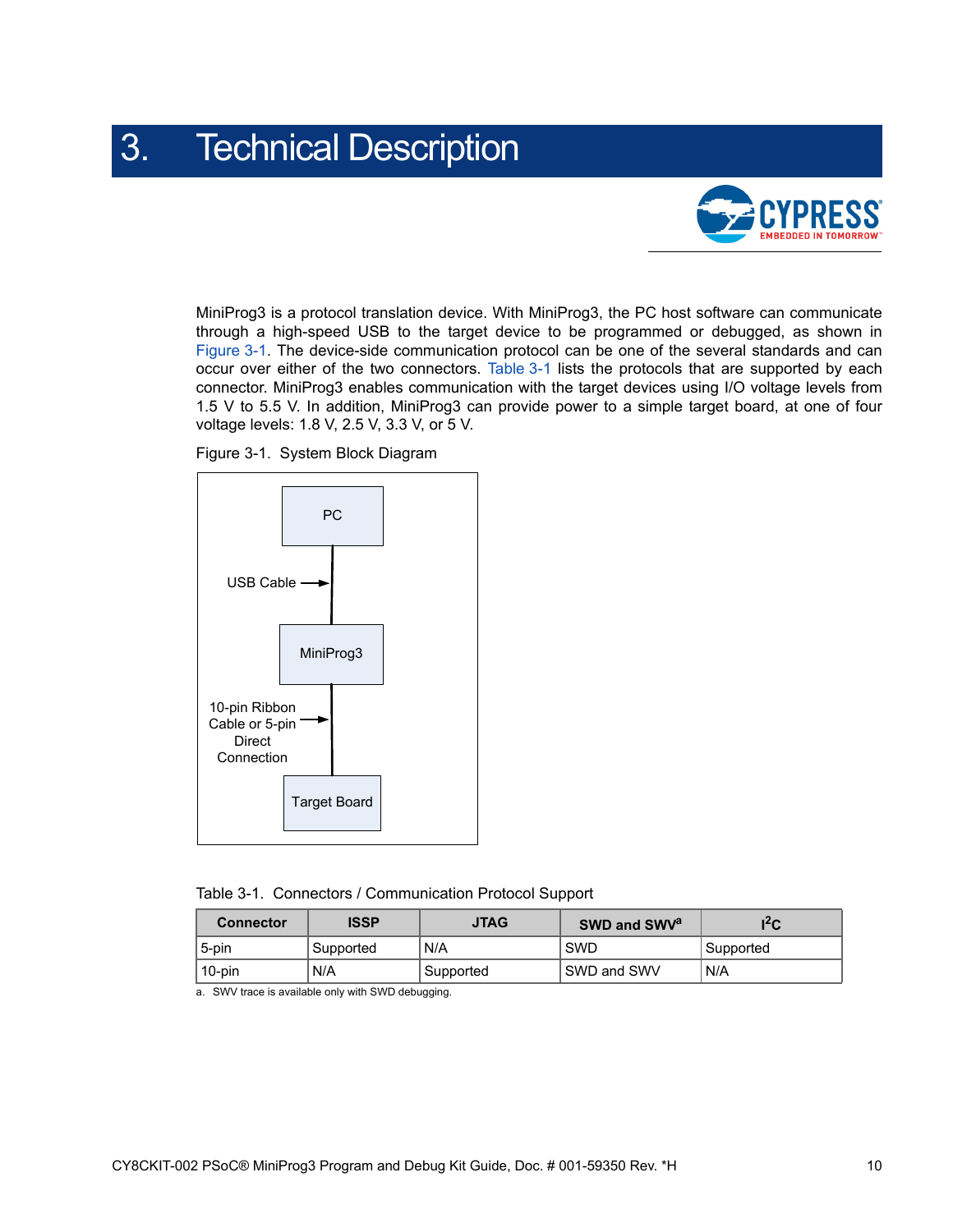

### <span id="page-10-0"></span>**3.1 Interfaces**

#### <span id="page-10-1"></span>3.1.1 ISSP

In-System Serial Programming (ISSP) is a Cypress legacy interface used to program the PSoC 1 family of microcontrollers. MiniProg3 supports programming PSoC 1 devices through the 5-pin connector only.

For more information about the ISSP interface, see the *PSoC 1 Technical Reference Manual*.

#### <span id="page-10-2"></span>3.1.2 JTAG

The Joint Test Action Group (JTAG) standard interface is supported by many high-end microcontrollers, including the PSoC 3, PSoC 5LP, and PSoC 6 families. This interface allows a daisy chain bus of multiple JTAG devices. The MiniProg3 supports programming and debugging the PSoC 3, PSoC 5LP, and PSoC 6 devices using JTAG, through the 10-pin connector only.

#### <span id="page-10-3"></span>3.1.3 SWD/SWV

Recent ARM-based devices have introduced a new serial debugging standard called Serial Wire Debug (SWD). The PSoC 3, PSoC 4, PSoC 5LP, and PSoC 6 device families implement this standard, which offers the same programming and debugging functions as JTAG except the boundary scan and daisy chain. SWD uses fewer pins of the device than the JTAG. MiniProg3 supports programming and debugging of PSoC 3, PSoC 4, PSoC 5LP, and PSoC 6 devices, using SWD through the 5-pin or 10-pin connector.

The Single Wire Viewer (SWV) interface, also introduced by ARM, is used for program and data monitoring, where the firmware may output data in a method similar to "printf" debugging on PCs, using a single pin. MiniProg3 supports monitoring of PSoC 3 and PSoC 5LP firmware, using SWV, through the 10-pin connector and in conjunction with SWD only.

The PSoC 3, PSoC 4, PSoC 5LP, and PSoC 6 devices support the SWD programming through the SWD lines. Before programming a PSoC 3, PSoC 4, PSoC 5LP, or PSoC 6 device, make sure you review the electrical connection requirements in the respective device datasheet or in the PSoC 3, PSoC 4, PSoC 5LP, and PSoC 6 device programming specifications. You can find the datasheets and programming specifications here:

[www.cypress.com/PSoC3](http://www.cypress.com/PSoC3) [www.cypress.com/PSoC4](http://www.cypress.com/PSoC4) [www.cypress.com/PSoC5LP](http://www.cypress.com/PSoC5LP) [www.cypress.com/PSoC6](http://www.cypress.com/PSoC6)

### <span id="page-10-4"></span>3.1.4  $I^2C$

A common serial interface standard is the I<sup>2</sup>C standard. It is mainly used for communication between microcontrollers and other ICs on the same board, but can also be used for intersystem communications. MiniProg3 uses an  $I^2C$  multimaster host controller that allows the tool to exchange data with  $1^2$ C-enabled devices on the target board. For example, this feature may be used to tune the CapSense<sup>®</sup> designs.

When MiniProg3 is configured in the  $I^2C$  protocol mode, it enables the internal 5.6-K pull-up resistors on the SDA and SCL lines.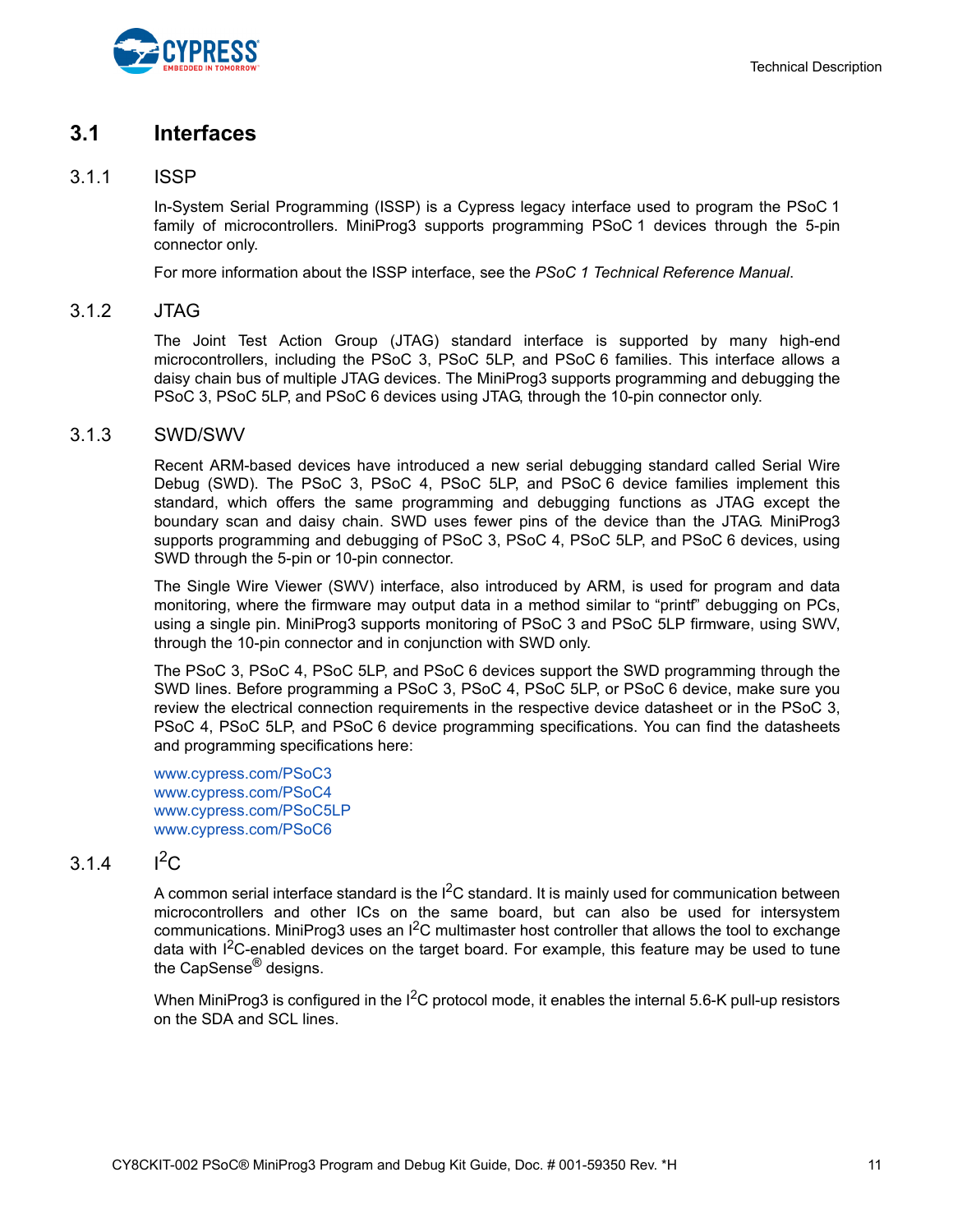

#### <span id="page-11-0"></span>3.1.5 RX8

<span id="page-11-5"></span>UART is another common serial interface standard. MiniProg3 uses UART (RX8), which allows the tool to receive the data from UART (TX8)-enabled devices on the target board. Refer to the "RX8 Example (MiniProg3)" section in the Bridge Control Panel Help document for more details.

#### <span id="page-11-1"></span>3.1.6 Reference

For more information on the PSoC 3, PSoC 4, PSoC 5LP, and PSoC 6 JTAG, SWD, and I<sup>2</sup>C interfaces, see the [PSoC 3, PSoC 4, PSoC 5LP, and PSoC 6 Technical Reference Manuals](http://www.cypress.com/search/all?f[0]=meta_type%3Atechnical_documents&f[1]=resource_meta_type%3A583&f[2]=field_related_products%3A1292&f[3]=field_related_products%3A1277). For more information on PSoC 1 interfaces, see the [PSoC 1 Technical Reference Manual.](http://www.cypress.com/search/all?f[0]=meta_type%3Atechnical_documents&f[1]=resource_meta_type%3A583&f[2]=field_related_products%3A1278)

### <span id="page-11-2"></span>**3.2 Connectors**

#### <span id="page-11-3"></span>3.2.1 5-Pin Connector

The 5-pin connector is configured as a single row with a 100-mil pitch. It is designed to mate with a Molex model 22-23-2051 (straight) or 22-05-3051 (right angle) male header with a key tab.





### <span id="page-11-4"></span>3.2.2 10-Pin Connector

The 10-pin connector is configured as a dual row with 50-mil pitch. It is used with a ribbon cable (provided) to mate to a similar connector on the target board. The recommended mating connectors are the Samtec FTSH-105-01-L-DV-K (surface mount) and the FTSH-105-01-L-D-K (through hole) or similar connectors available from other vendors. The signal assignment is shown in [Figure 3-3](#page-12-1).

When programming JTAG devices, note that MiniProg3 does not support nTRST pins.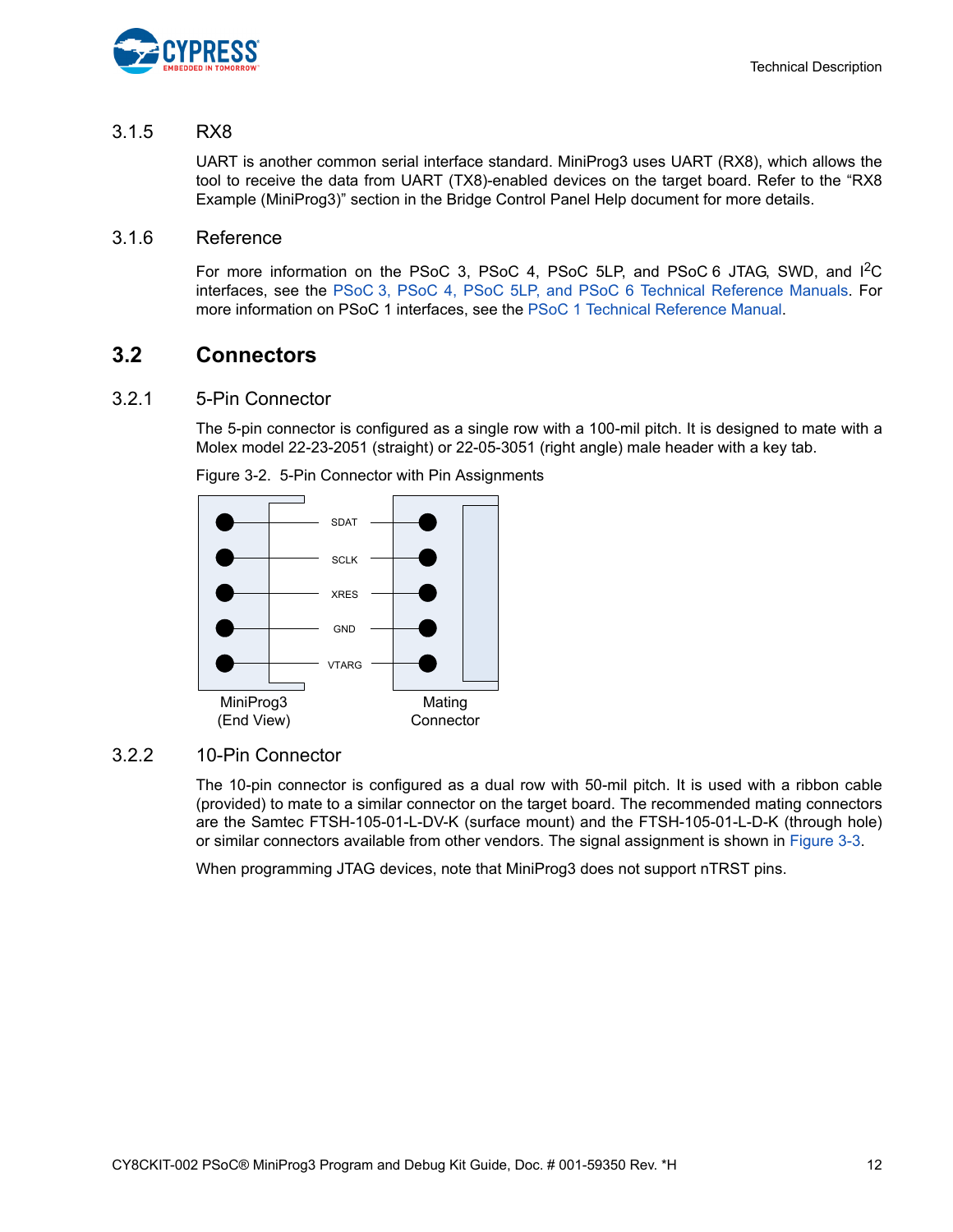

#### XRES TDI TDO **TCK** TMS **VTARG GND** GND GND **GND** TCK<br>GND<br>TARG<br>TARG **Note** The ribbon cable connector extends beyond the body of the connector. Be sure to allow room.

<span id="page-12-1"></span>Figure 3-3. 10-Pin Connector with Pin Assignments

Here is a summary of the protocols and related pin assignments.

| <b>Protocol</b> | <b>Signal</b>          | 5-Pin | <b>10-Pin</b>  |
|-----------------|------------------------|-------|----------------|
|                 | <b>SCLK</b>            | 4     |                |
| <b>ISSP</b>     | <b>SDAT</b>            | 5     |                |
|                 | <b>XRES</b>            | 3     |                |
|                 | <b>TMS</b>             |       | 2              |
|                 | <b>TCK</b>             |       | $\overline{4}$ |
| <b>JTAG</b>     | <b>TDO</b>             |       | 6              |
|                 | TDI                    |       | 8              |
|                 | <b>XRES</b>            |       | 10             |
|                 | <b>SDIO</b>            | 5     | $\overline{2}$ |
|                 | <b>SCK</b>             | 4     | 4              |
| SWD / SWV       | <b>SWV<sup>a</sup></b> |       | 6              |
|                 | <b>XRES</b>            | 3     | 10             |
| $I^2C$          | <b>SCK</b>             | 4     |                |
|                 | <b>SDA</b>             | 5     |                |

| Table 3-2. Communication Protocol Pin Assignments |  |  |
|---------------------------------------------------|--|--|
|                                                   |  |  |

<span id="page-12-2"></span>a. SWV trace is only available in conjunction with SWD debugging.

### <span id="page-12-0"></span>**3.3 Power**

The MiniProg3 requires a connection to the VDDIO supply of the target device to set the voltage level used for communication. This is required regardless of the communication protocol and the port selected. One of the connector's VTARG pins must be connected to the VDDIO supply of the target device. For PSoC 3, PSoC 4, PSoC 5LP, and PSoC 6, this is the VDDIO1 supply because this supply is used to drive the debug pins. If you do not connect the VTARG or you connect it to the wrong supply, MiniProg3 cannot communicate with the target device.

On boards where there is a single power supply for the entire board, MiniProg3 can, in some cases, supply power to the board. This supply is limited to approximately 200 mA, and is protected against excess current draw. You can select 1.8 V, 2.5 V, 3.3 V, or 5 V for the power supply voltage. The 5-V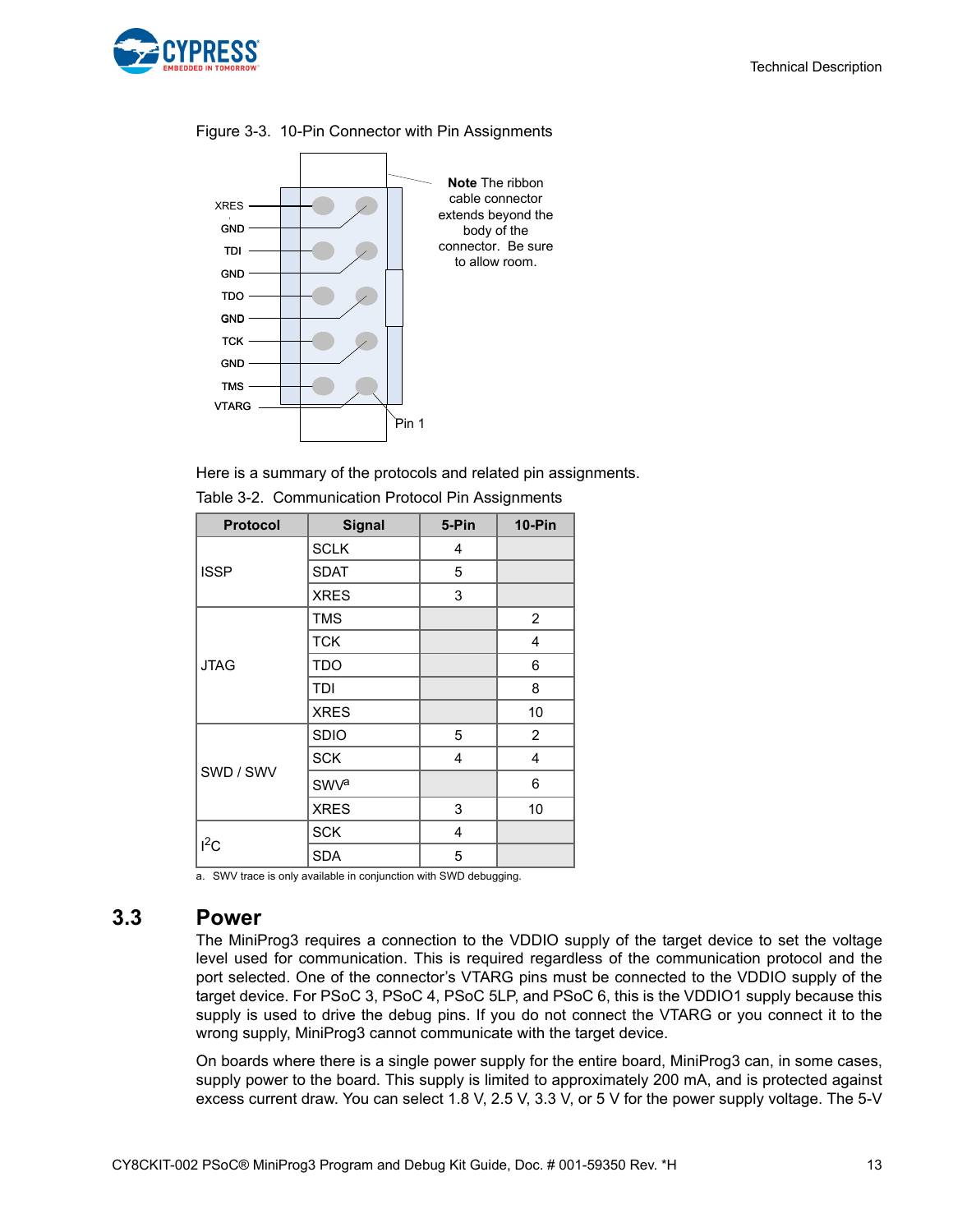

supply may be as low as 4.25 V or as high as 5.5 V, because it is supplied directly from the USB port. **Note:** Some PSoC device families do not support 5-V operation. Refer to the respective device datasheet for supported voltage selection.

**Note:** When the target voltage is set to 5 V in PSoC Programmer or PSoC Creator, MiniProg3 provides SCLK and SDAT signals at 3.3 V.

In addition to supplying power, MiniProg3 can also measure voltage on its VTARG line. The PSoC Programmer GUI displays the VTARG voltage in the **Status** group box (shown in [Figure 2-3 on](#page-7-1) [page 8](#page-7-1)). The accuracy of the measurement is 80–100 mV in the VTARG range  $0 ≤ U ≤ 4.0 V$ , and a maximum of 200 mV in the range  $4.0 \le U \le 5.0$ .

**Note:** Although ADC resolution in MiniProg3 is 20 mV, the actual accuracy is approximately 200 mV.

Some users may need to add series resistance on the VTARG domain of the target board. [Table 3-3](#page-13-1) provides the maximum series resistance values for different voltage levels. Exceeding these values will result in an unreliable communication link.

| <b>VTARG</b> | <b>LIMIT</b> | VIH    | <b>DROP</b> | <b>MAX SERIES</b> |
|--------------|--------------|--------|-------------|-------------------|
| 5.0V         | 0.9*VTARG    | 4.50 V | 0.500V      | 500 ohm           |
| 3.3V         | 0.9*VTARG    | 2.97V  | 0.330V      | 330 ohm           |
| 2.5V         | 0.9*VTARG    | 2.25V  | 0.250V      | 250 ohm           |
| 1.8 V        | 0.9*VTARG    | 1.62V  | 0.180V      | $180$ ohm         |

<span id="page-13-1"></span>Table 3-3. Maximum Series Resistance on VTARG Domain on Target Board

#### <span id="page-13-0"></span>3.3.1 Voltage Detection

MiniProg3 can detect voltages in the range of 0 V to 5 V. Many of the Cypress software tools, such as PSoC Programmer and Bridge Control Panel, display this detected voltage in the application GUI.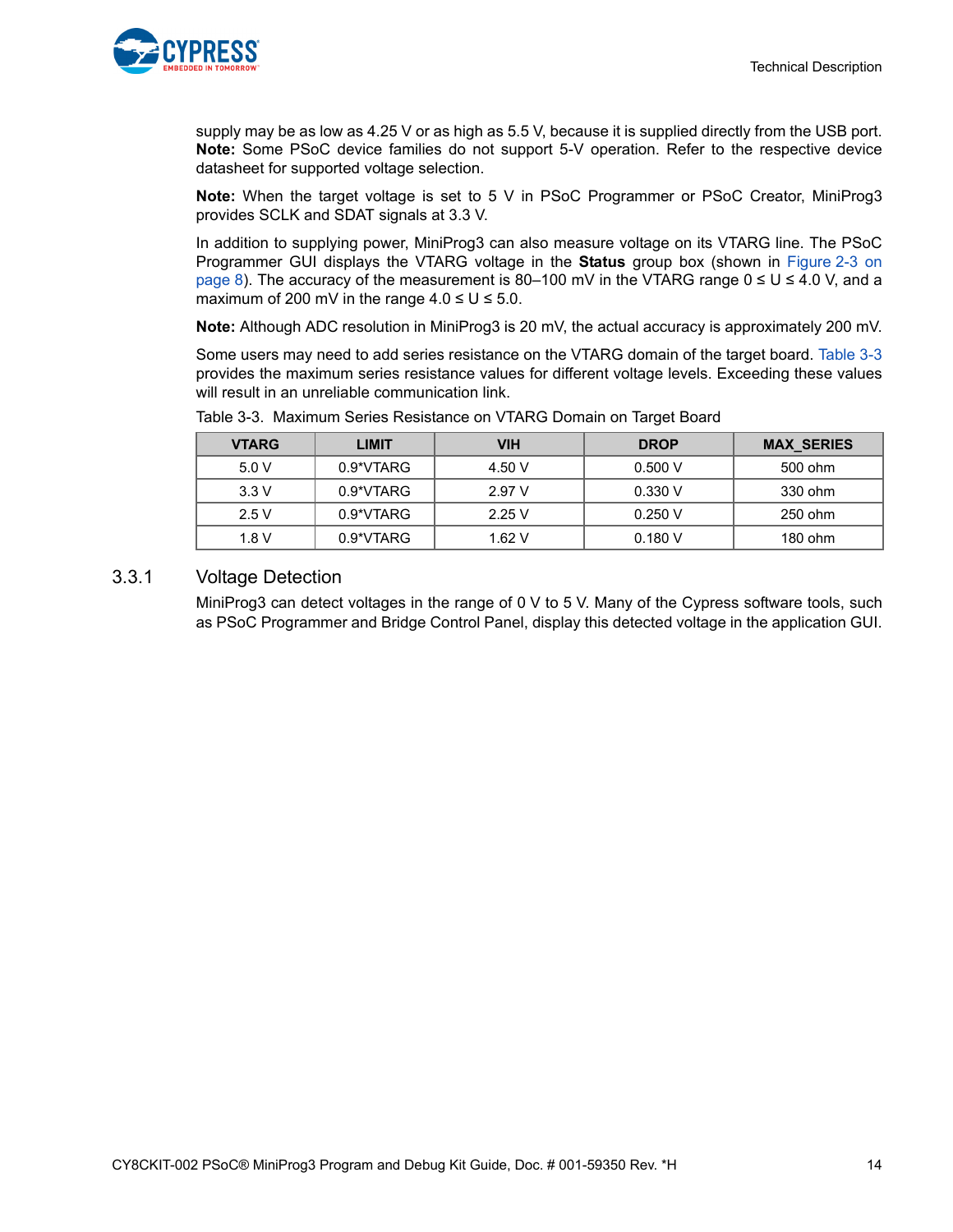<span id="page-14-0"></span>



## <span id="page-14-1"></span>**A.1 Troubleshooting**

If you experience difficulty with your MiniProg3, see the following table to correct the problem.

| Table A-1. Troubleshooting Guide |  |
|----------------------------------|--|
|                                  |  |

| <b>Problem</b>                                                                                                                            | <b>Try</b>                                                                                                                                                                                                                                                                                                                      |
|-------------------------------------------------------------------------------------------------------------------------------------------|---------------------------------------------------------------------------------------------------------------------------------------------------------------------------------------------------------------------------------------------------------------------------------------------------------------------------------|
| LED does not blink upon power on.                                                                                                         | Make sure the MiniProg3 USB cable is properly attached to both<br>MiniProg3 and the computer. If you are using a hub, make sure<br>that the hub is properly attached to both MiniProg3 and the<br>computer. If you are using a self-powered hub, the power must be<br>properly connected. Bus-powered hubs are not recommended. |
| No Windows USB plug-in sound.                                                                                                             | Make sure that your computer's sound is properly configured. If<br>you are using a hub, try to disconnect and reconnect the hub into<br>the computer. If it is a powered hub, disconnect the power and<br>reconnect it while the hub's USB cable is disconnected from the<br>computer.                                          |
| Yellow light in the center of MiniProg3<br>stays on after connecting MiniProg3 and<br>after launching PSoC Programmer or<br>PSoC Creator. | This indicates a configuration error. Run PSoC Creator or<br>PSoC Programmer and try to disconnect and reconnect<br>MiniProg3. If the yellow light persists, verify that the USB cable is<br>in good condition, and that it is a high-speed certified cable. If the<br>condition still persists, call technical support.        |
| Intermittent programming or debugging<br>failures.                                                                                        | Try reducing the serial clock rate. Verify that the USB cable is in<br>good condition, and that it is a high-speed certified cable. If the<br>condition still persists, call technical support.                                                                                                                                 |
| MiniProg3 is plugged in and the LED lights<br>have flashed but nothing is happening.                                                      | Launch a development tool, such as PSoC Programmer,<br>PSoC Creator, or PSoC Designer.                                                                                                                                                                                                                                          |
| MiniProg3 is the *A version and the 5-pin<br>and 10-pin connectors are connected to<br>the device.                                        | There is a known issue with the *A version of MiniProg3 that was<br>fixed in the *B revision. If you have a *A programmer, then<br>connect to the device individually when programming. (The<br>MiniProg3 revision, either *A or *B, is shown on the sticker on the<br>back of the device.)                                     |

## <span id="page-14-2"></span>**A.2 Regulatory Compliance Information**

The CY8CKIT-002 complies with the CE-Low Voltage Directive 2006/95/EC (Europe) safety requirement. It has been tested and verified to comply with the following electromagnetic compatibility (EMC) regulations.

- CISPR 22 Emissions
- EN 55022 Class A Immunity (Europe)
- CE EMC Directive 2004/108/EC
- CE Declaration of Conformity